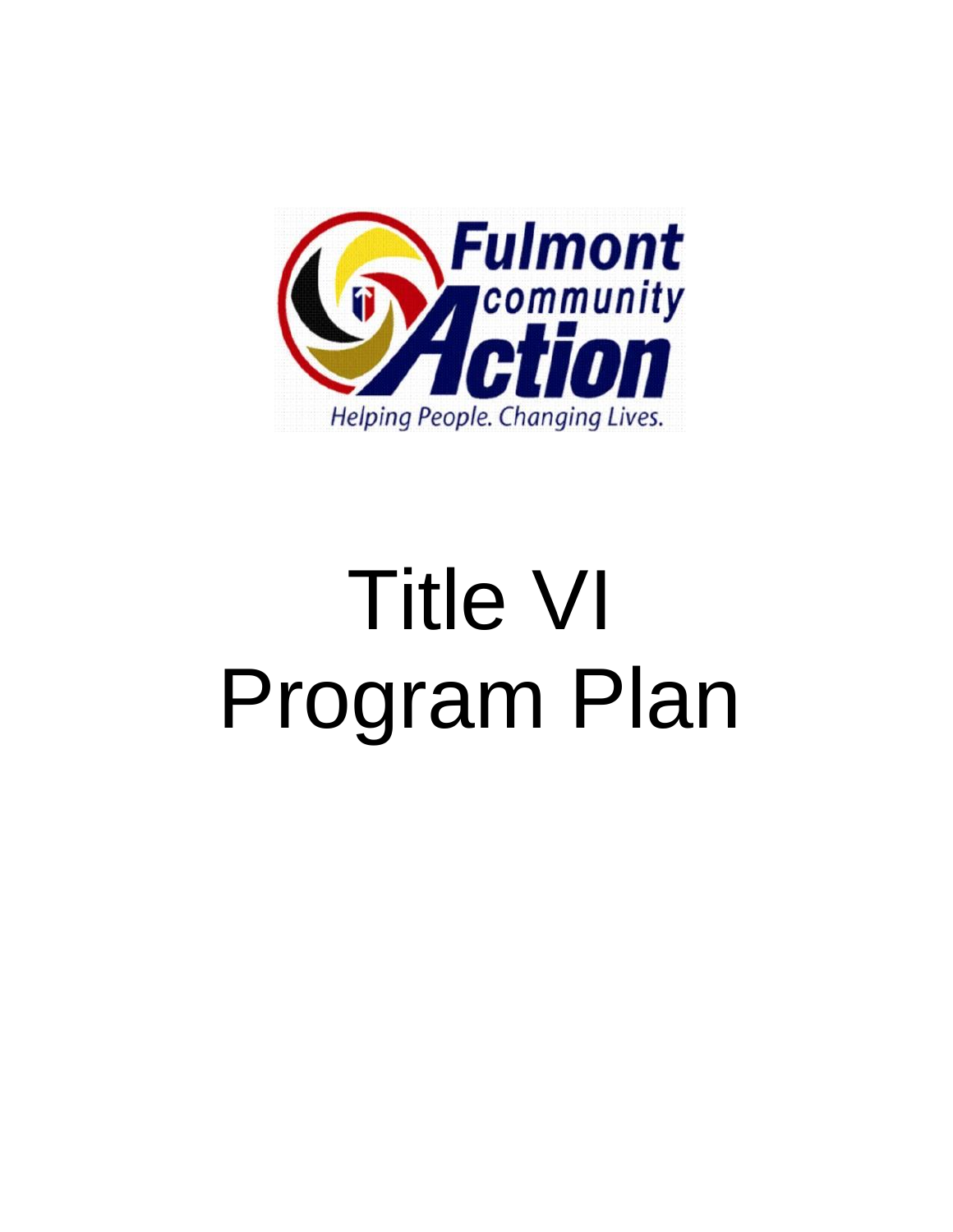# **Title VI Program Plan**

# **I. Policy Statement**

Title VI of the Civil Rights Act of 1964 prohibits discrimination on the basis of race, color, or national origin in programs and activities receiving Federal financial assistance. Specifically, Title VI provides that "no person in the United States shall on the ground of race, color or national origin, be excluded from participation in, be denied the benefits of, or be subjected to discrimination under any program or activity receiving Federal financial assistance" (42 U.S.C. Section 2000d).

Fulmont Community Action Agency Inc. and hereafter company referred to as Fulmont is committed to ensuring that no person is excluded from participation in or denied the benefits of its transportation services on the basis of race, color, or national origin, as protected by Title VI in Federal Transit Administration (FTS) Circular 4702.1.A. This plan was developed to guide Fulmont in its administration and management of Title VI-related activities.

 **Donna Ward, Title VI Coordinator Human Resources 20 Park Street, PO Box 835 Fonda, NY 12068 Phone (518) 853-8367**

### **II. Title VI Information Dissemination**

Title VI information shall be prominently and publicly displayed on Fulmont's website, [\(www.Fulmont.org\)](http://www.fulmont.org/) and at Transportation facility. Additional information relating to non-discrimination obligation can be obtained from the Fulmont Community Action Agency Human Resources Director.

During Department Orientation, new employees shall be informed of the provisions of Title VI and the expectations of Fulmont employees to perform their duties accordingly. All transportation employees shall be provided a copy of the Title VI Plan and are required to sign the Acknowledgment of Receipt (see Appendix B).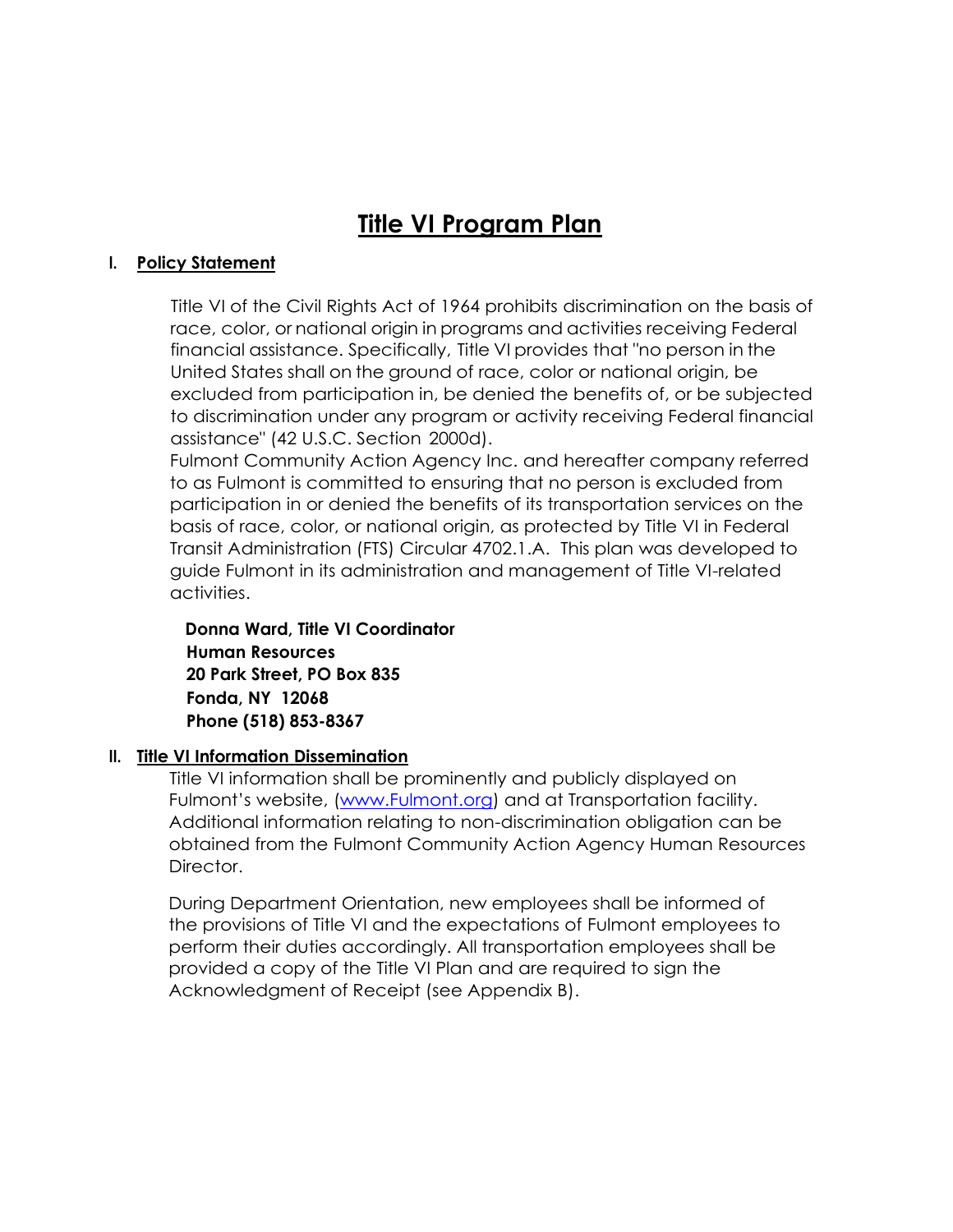# **III. Subcontracts and Venders**

All subcontractors and venders who receive payments from Fulmont where funding originates from any Federal assistance are subject to provisions of Title VI of the Civil Rights Act of 1964 as amended.

Written contracts shall contain non-discrimination language, either directly or through the bid specification package which becomes an associated component of the contract.

# **IV. Record Keeping**

The Title VI Coordinator will maintain records (in accordance with record retention policy), which include, but are not limited to, copies of the Title VI complaints or lawsuits and related documentation, and records of correspondence to and from complainants and Title VI investigations. The signed acknowledgments of receipts from the employees indicating the receipt of the Fulmont Title VI Plan will be maintained in the employees training records.

# **V. Title VI Complaint Procedures**

# **How to file a Title VI Complaint**

The complainant may file a signed, written complaint up to one hundred and eighty (180) days from the date of the alleged discrimination. The complaint should include the following information.

Complainant's name, mailing address, and how to contact them (i.e., telephone number, email address, etc.) How, when, where and why they believe they were discriminated against. Include the location, names and contact information of any witnesses. Other information that they deem significant.

The Title VI Complaint Form (see Appendix C) may be used to submit complaint Information. The complaint must be filed in writing with Fulmont at the following Address in order for Fulmont to properly investigate any complaint:

**Donna Ward, Title VI Coordinator Human Resources 20 Park Street, PO Box 835 Fonda, NY 12068 Phone (518) 853-8367**

NOTE: Fulmont encourages all complainants to certify any mail that is sent through the U.S. Postal Service and/or ensure that all written correspondence can be tracked.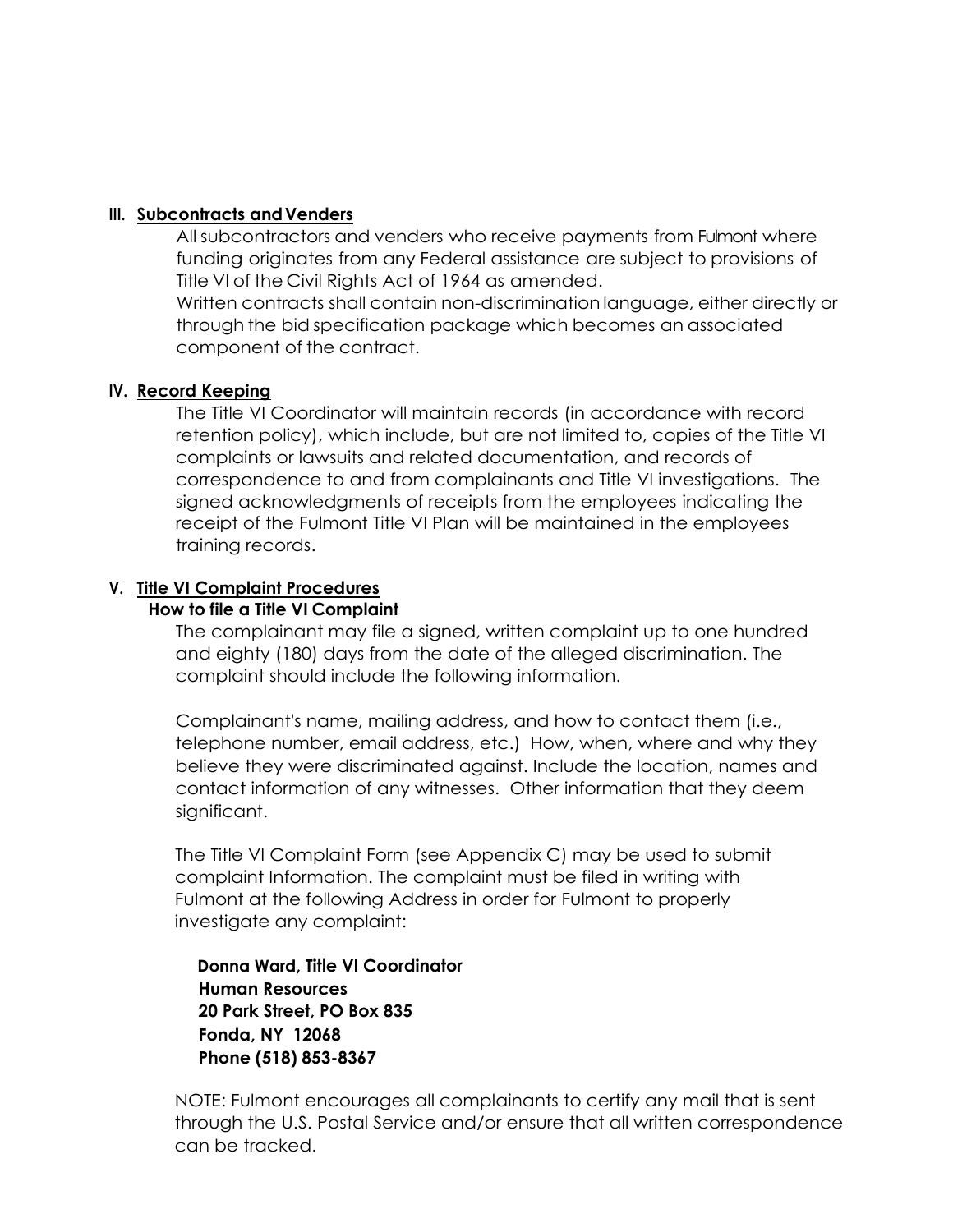### **What happened to the complaint after it is submitted?**

All complaints alleging discrimination based on race, color or national origin of a service or benefit provided by Fulmont Community Action Agency Inc., will be directly addressed by Fulmont for investigation. Fulmont shall also provide appropriate assistance to complainants, including those persons with disabilities, or who are limited in their ability to communicate in English. Additionally, Fulmont shall make every effort to address all complaints in an expeditious and thorough manner.

A letter acknowledging receipt of complaint will be mailed within ten (10) business days (see Appendix D). Please note that in responding to any requests for additional information, a complainant's failure to provide the requested information may result in the administrative closure of the complaint.

### **How will the complainant be notified of the outcome of the complaint?**

The Title VI program coordinator will send a final written response letter (see Appendix E or F) to the complainant. In the letter notifying complainant that the complaint is not substantiated (Appendix F), the complainant is also advised of his or her right to

1) Provide additional information to Fulmont for consideration of the complaint within seven (7) calendar days of receipt of the final written decision from Fulmont and/or

2) File a complaint externally with the U.S. Department of Transportation. Every effort will be made to respond to the Title VI complaints within sixty (60) working days of receipt of such complaints.

In addition to the complaint process described above, a complainant may file a Title VI complaint with the following offices:

**Federal Transit Administration Office of Civil Rights Attention: Title VI Program Coordinator East Building, 5th Floor- TCR 1200 New Jersey Ave SE Washington DC 20590**

### **VI. Language Assistance Plan (LAP)**

FTA Circular 4702.1B was developed by the Federal Transit Administration (FTA) and details the administrative and reporting requirements for recipients of FTA financial assistance to comply with Title VI and related executive orders including on LEP (Limited English Proficiency) persons.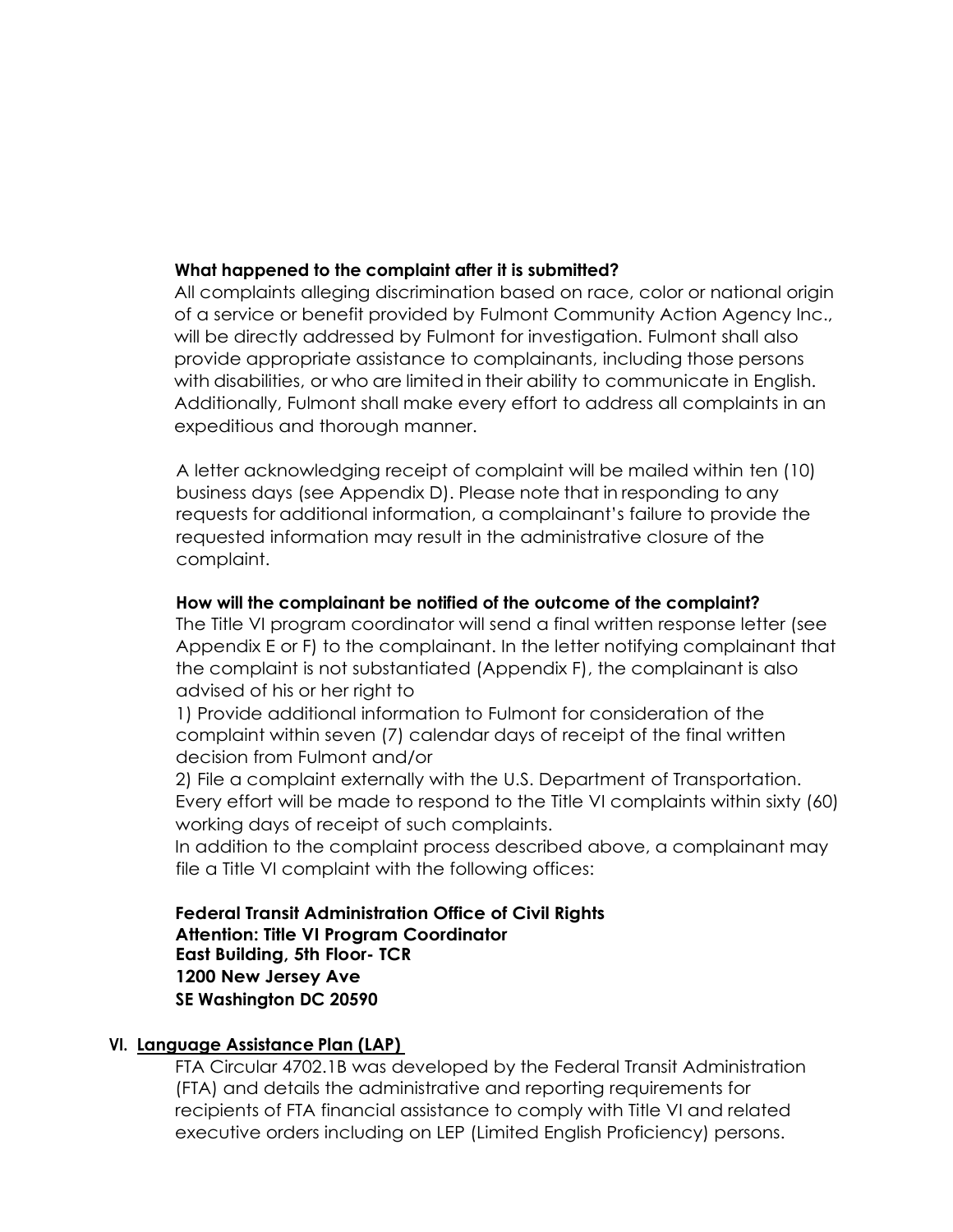The United States Department of Transportation (DOT) published guidance that directed its recipients to ensure meaningful access to the benefits, services, information, and other important portions of their programs and activities for LEP customers.

# **1. Identifying LEP (Limited English Proficiency) Individuals**

LEP Individuals are those individuals speaking a language other than English or using sign language that request assistance. Fulmont does not currently have any individuals that require any other help other than English, Sign Language or Prompts.

# **2. Providing Services**

Fulmont does not currently have an on-going need for professional translation Services, through its own, Fulmont will contract with translation services as needed.

# **3. Communicating Availability of Language Assistance**

Fulmont will inform those who request services of the process to provide an independent contractor for translation.

# **4. Monitoring**

Satisfaction Surveys offer an opportunity for individuals served and their care givers to provide input or suggest additional services. To date Fulmont has not had the need to use translation services provided by either inhouse staff through outside providers

The Title VI Plan will also be reviewed every three years.

# **5. Employee Training**

As part of the Accessibility Plan, Fulmont encourages staff interest and education in learning to more effectively communicate with individuals served.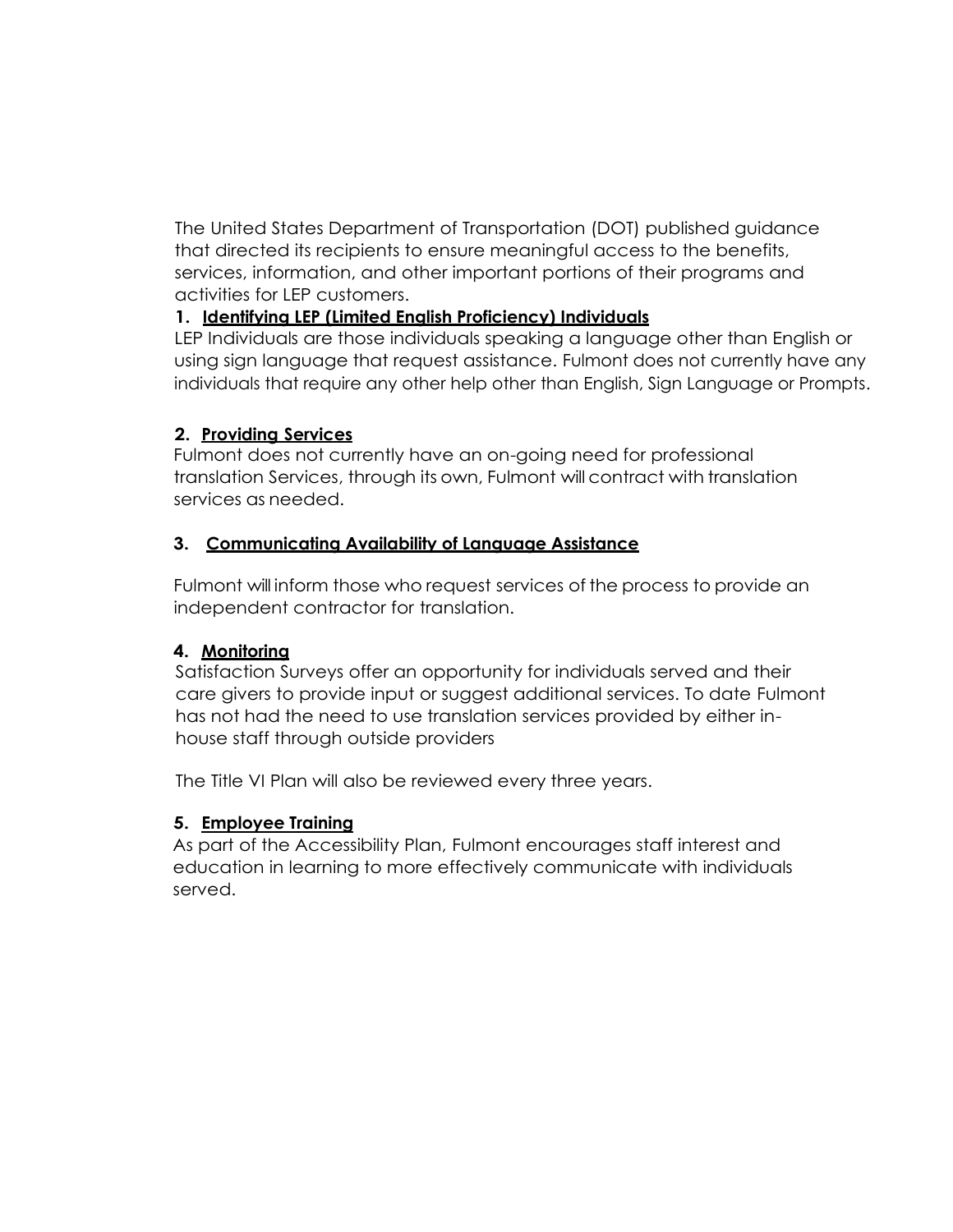### **VII. Safe Harbor Provision**

The federal Transit Authority Circular 4702.1B states

*"DOT has adopted DOJ's Safe Harbor Provision, which outlines circumstances that can provide* a *"safe harbor" for recipients regarding translation of written materials for LEP populations. The Safe Harbor Provision stipulates that, if a recipient provides written translation of vital documents for each eligible LEP language group that constitutes five percent (5%) or 1,000 persons, whichever is less, of the total population of persons eligible to be served or likely to be affected or encountered. Then such action will be considered strong evidence of compliance with the recipient's written translation obligation. Translations of non-vital documents, if needed, can be provided orally. If there are fewer than 50 persons in* a *language group that reaches the five percent (5%) trigger, the recipient is not required to translate vital materials but should provide written notice in the primary language of the LEP language group of the right to receive competent oral interpretation of those written materials, free of cost.*

*These safe harbor provisions apply to the translation of written documents only. The do not affect the requirement to provide access to LEP individuals through competent oral interpreters where oral language services are needed and are reasonable. A recipient may determine, based on the Four Factors Analysis, that even though* a *language meets the threshold specified by the Safe Harbor Provision, written translation may not be an effective means to provide language assistance measures. For example,* a *recipient may determine that* a large number of persons in that language group have low literacy skills in their *native language and therefore require oral interpretation. In such cases, background documentation regarding the determination shall be provided to FTA in the Title VI Program."*

### **VIII.Membership of Non-elected Committees andCouncils**

Fulmont does not have a non-elected transit related advisory council at this time.

### **IX. Title VI Equity Analysis**

Fulmont does not have transit related facilities.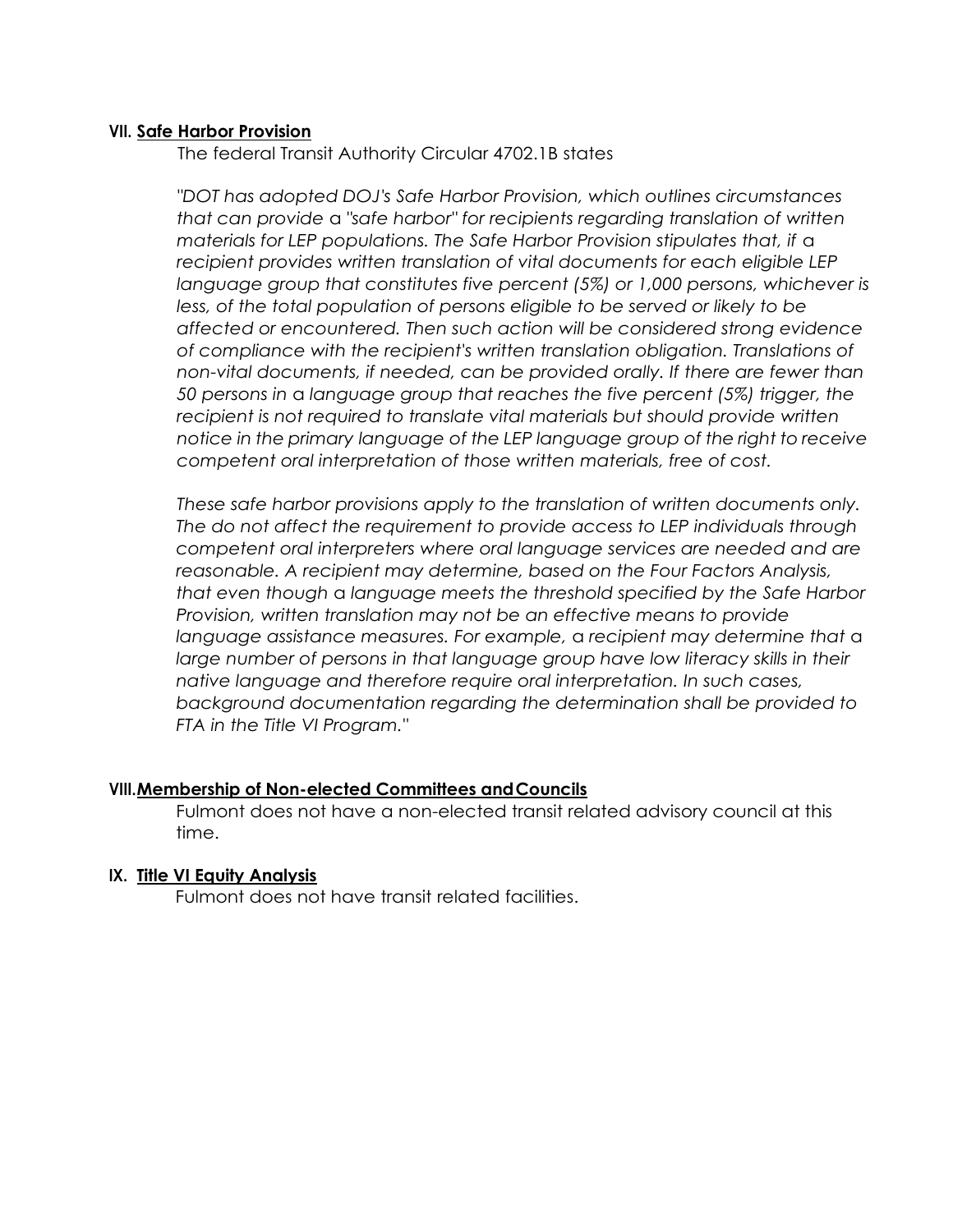# **Appendix A: Employee Annual Education Form Title VI Policy**

No person shall, on the grounds of race, color or national origin, be excluded from participation in, be denied the benefits of, or be subjected to discrimination under any program or activity receiving federal financial assistance.

All employees of Fulmont are expected to consider, respect, and observe this policy in their daily work and duties. If a participant or family member approaches you with a question or complaint relating to Title VI or discrimination of any kind based on race, color, or national origin, direct him or her to the Fulmont Title VI Coordinator.

In all dealings with anyone in the community, use courtesy titles (i.e. Mrs., Mrs., Ms., or Miss) to address them without regard to race, color or national origin.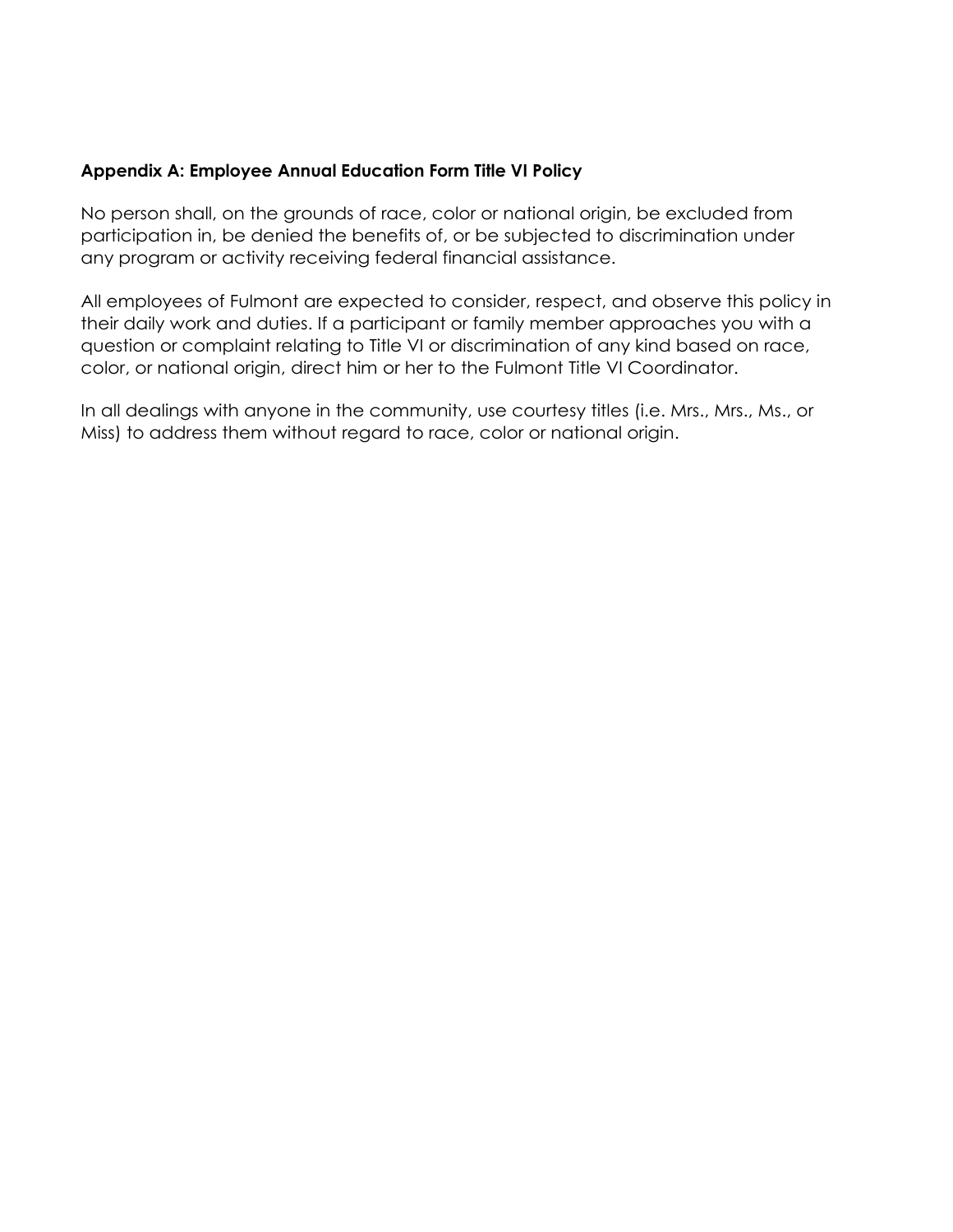# **Appendix B: Employee Acknowledgement of Receipt of Title VI Plan**

I hereby acknowledge the receipt of the Fulmont Title VI Plan. I have read the plan and am committed to ensuring that no participant is excluded from or denied the benefits of its transportation services on the basis of race, color, or national origin, as protected by Title VI in Federal Administration (FTA) Circular 47002.1.A.

Employee signature

Print name

**Date**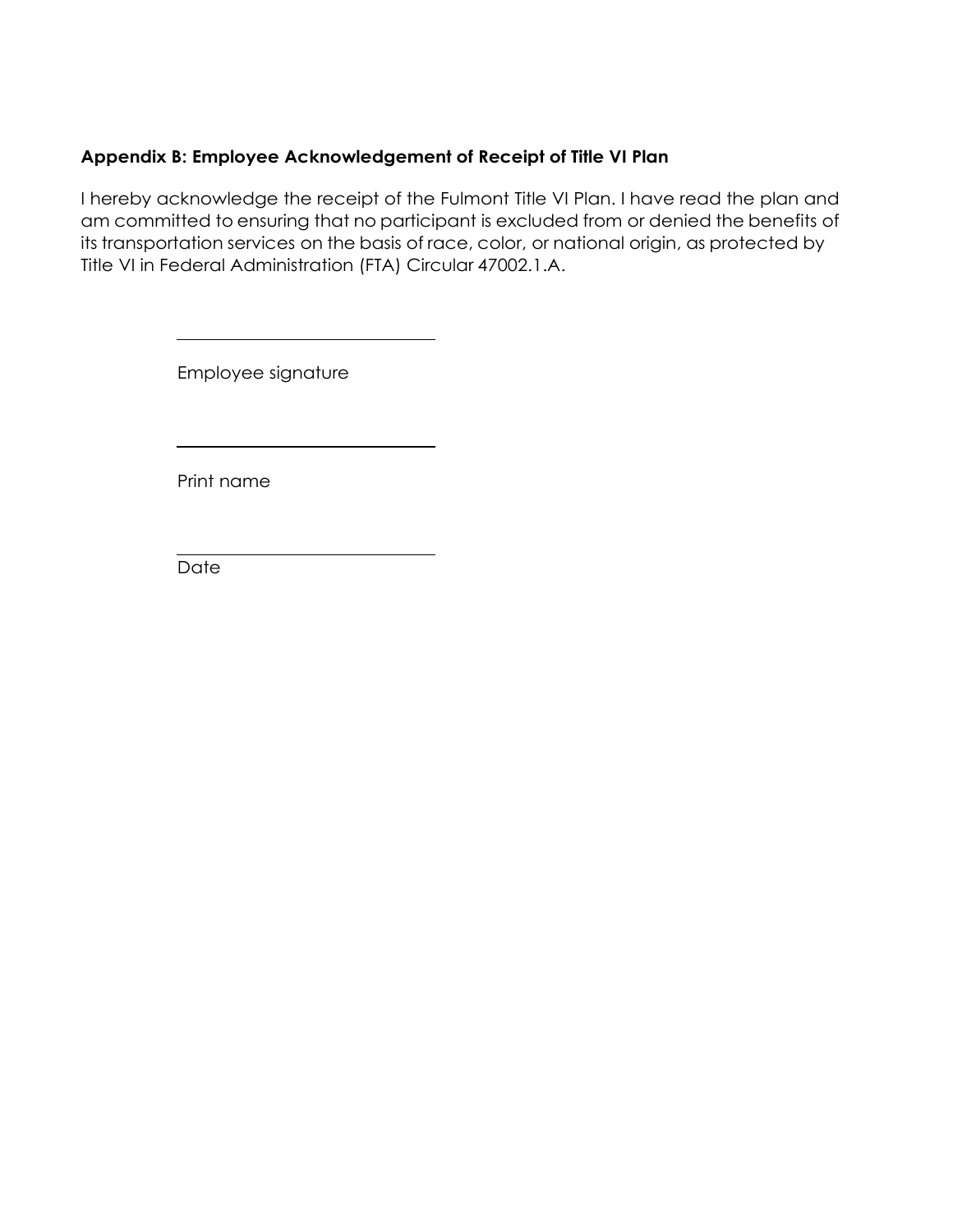# **Appendix C: Public Participation Plan**

Fulmont provides services to persons determined eligible. As such, the available services are part of the Fulmont website at [www.fulmont.org](http://www.fulmont.org/) and Fulmont partners with the Fulton County Office for Aging as the entry point, who is available to meet with potential service recipients to learn more about available services and how to access them. The Fulton County Office for Aging staff will also assist prospective recipients to enroll for eligible services.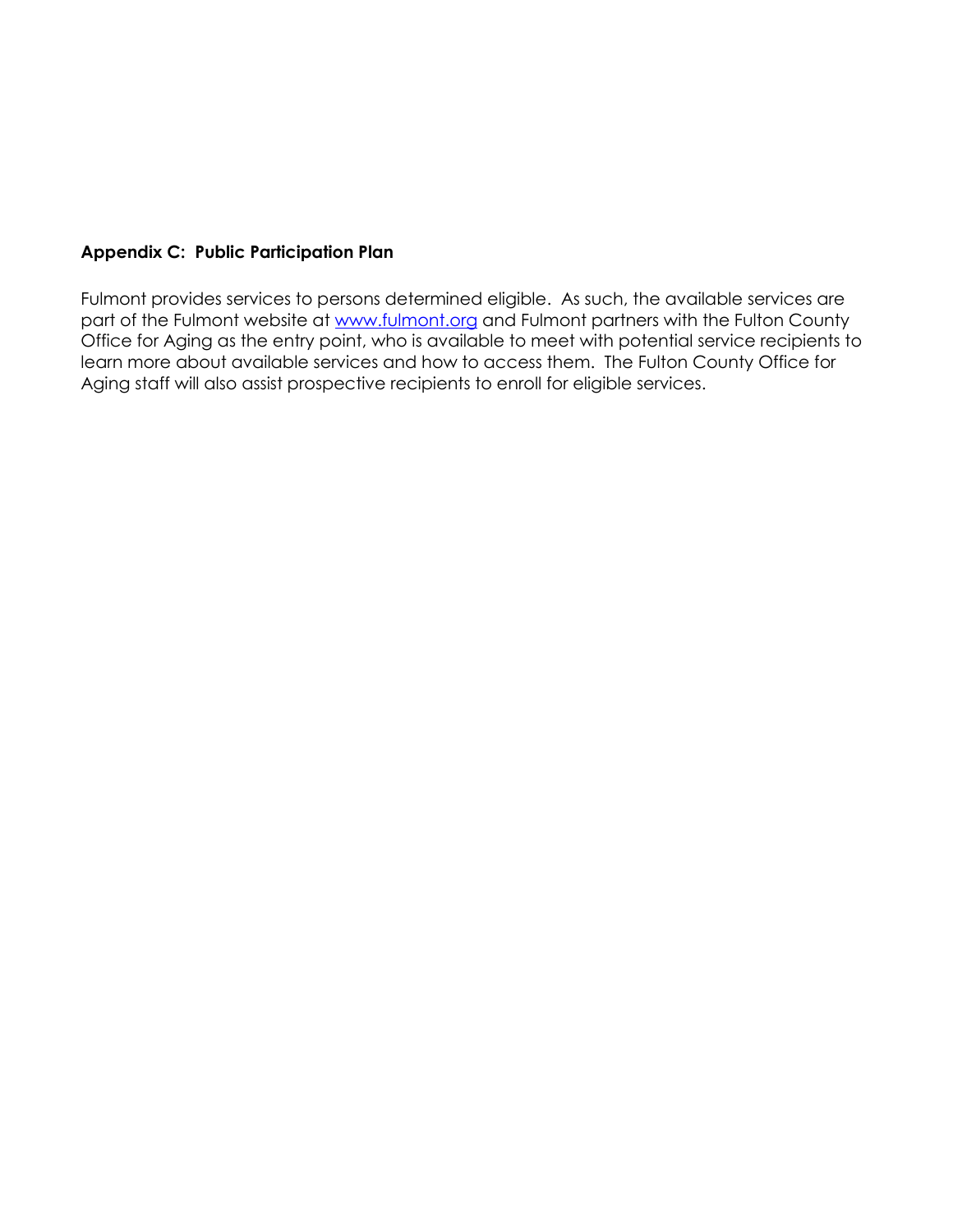| <b>Appendix D:</b>                                                                | <b>Title VI COMPLAINT FORM</b> |                    |
|-----------------------------------------------------------------------------------|--------------------------------|--------------------|
|                                                                                   |                                |                    |
|                                                                                   |                                |                    |
|                                                                                   |                                |                    |
| <b>Basis of Complaint: (place checkmark)</b>                                      |                                |                    |
| <b>Race</b><br>Color<br>Sex<br><b>National Origin</b><br>Age<br><b>Disability</b> |                                |                    |
| <b>Type of Complaint (place checkmark)</b>                                        |                                |                    |
| Program                                                                           | Service<br><b>Benefit</b>      | <b>Activity</b>    |
| Who allegedly discriminated against you?                                          |                                |                    |
| Name                                                                              |                                |                    |
|                                                                                   |                                |                    |
|                                                                                   |                                |                    |
| If an organization what is its name?                                              |                                |                    |
|                                                                                   |                                |                    |
|                                                                                   |                                | $\mathsf{Zip}\_\_$ |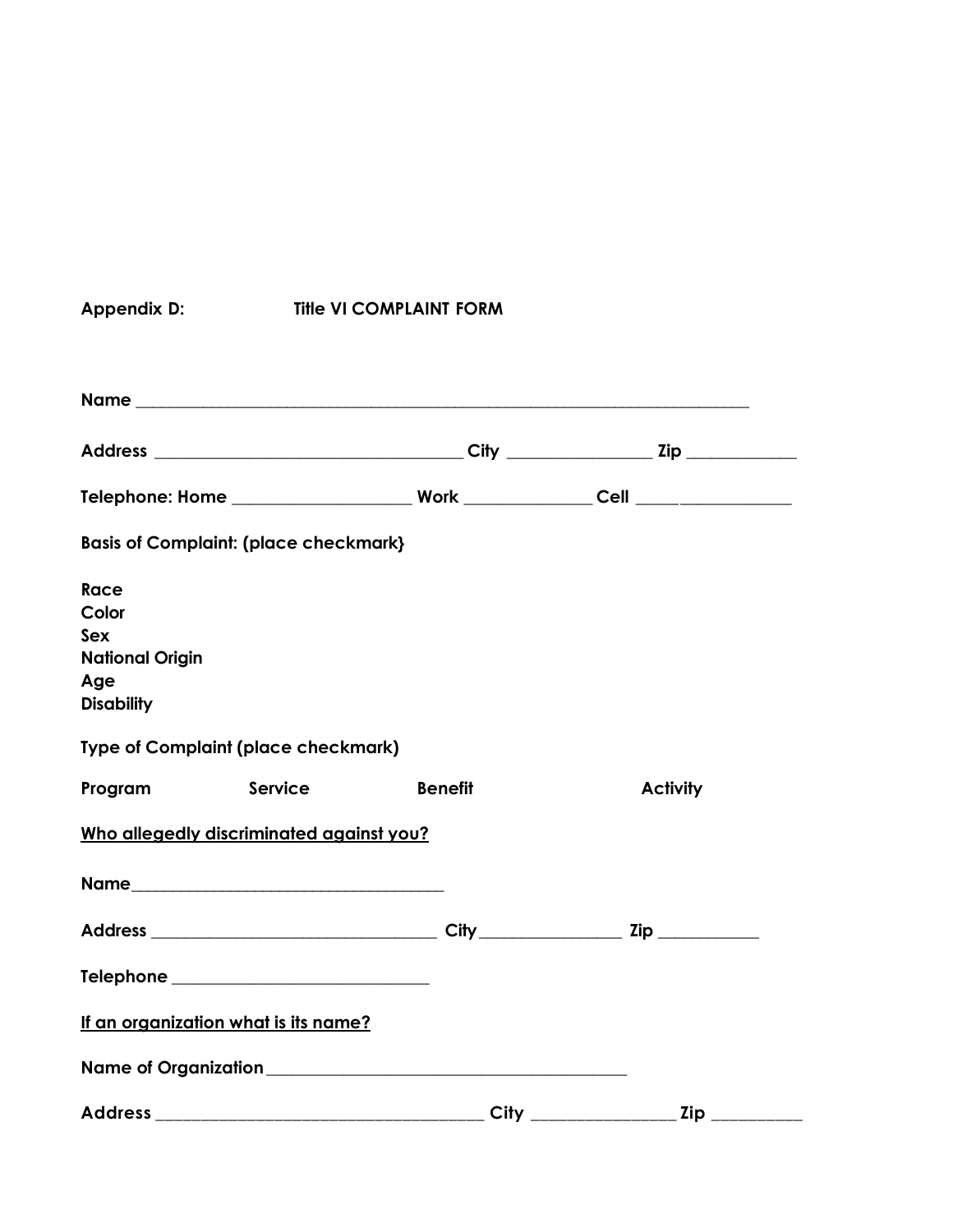|                 | Telephone _________________________________                                                                                                                                                                                    |                 |                                        |
|-----------------|--------------------------------------------------------------------------------------------------------------------------------------------------------------------------------------------------------------------------------|-----------------|----------------------------------------|
|                 | Name of Contact_____________________                                                                                                                                                                                           |                 |                                        |
|                 |                                                                                                                                                                                                                                |                 |                                        |
|                 | How were you discriminated against?                                                                                                                                                                                            |                 |                                        |
|                 | Dates and times discrimination occurred?                                                                                                                                                                                       |                 |                                        |
| <b>Name</b>     | Were there any other witnesses to the discrimination?<br><b>Title</b>                                                                                                                                                          |                 | <b>Work Phone</b><br><b>Home Phone</b> |
|                 | Have you filed your complaint with anyone else?                                                                                                                                                                                |                 |                                        |
|                 |                                                                                                                                                                                                                                |                 |                                        |
|                 | Do you have an Attorney in this matter?                                                                                                                                                                                        |                 |                                        |
|                 |                                                                                                                                                                                                                                |                 |                                        |
|                 | Address and the contract of the contract of the contract of the contract of the contract of the contract of the contract of the contract of the contract of the contract of the contract of the contract of the contract of th |                 | <b>Zip</b>                             |
|                 |                                                                                                                                                                                                                                |                 |                                        |
|                 |                                                                                                                                                                                                                                | Date __________ |                                        |
| <b>Mail to:</b> | Donna Ward, Title VI Coordinator<br><b>Human Resources</b>                                                                                                                                                                     |                 |                                        |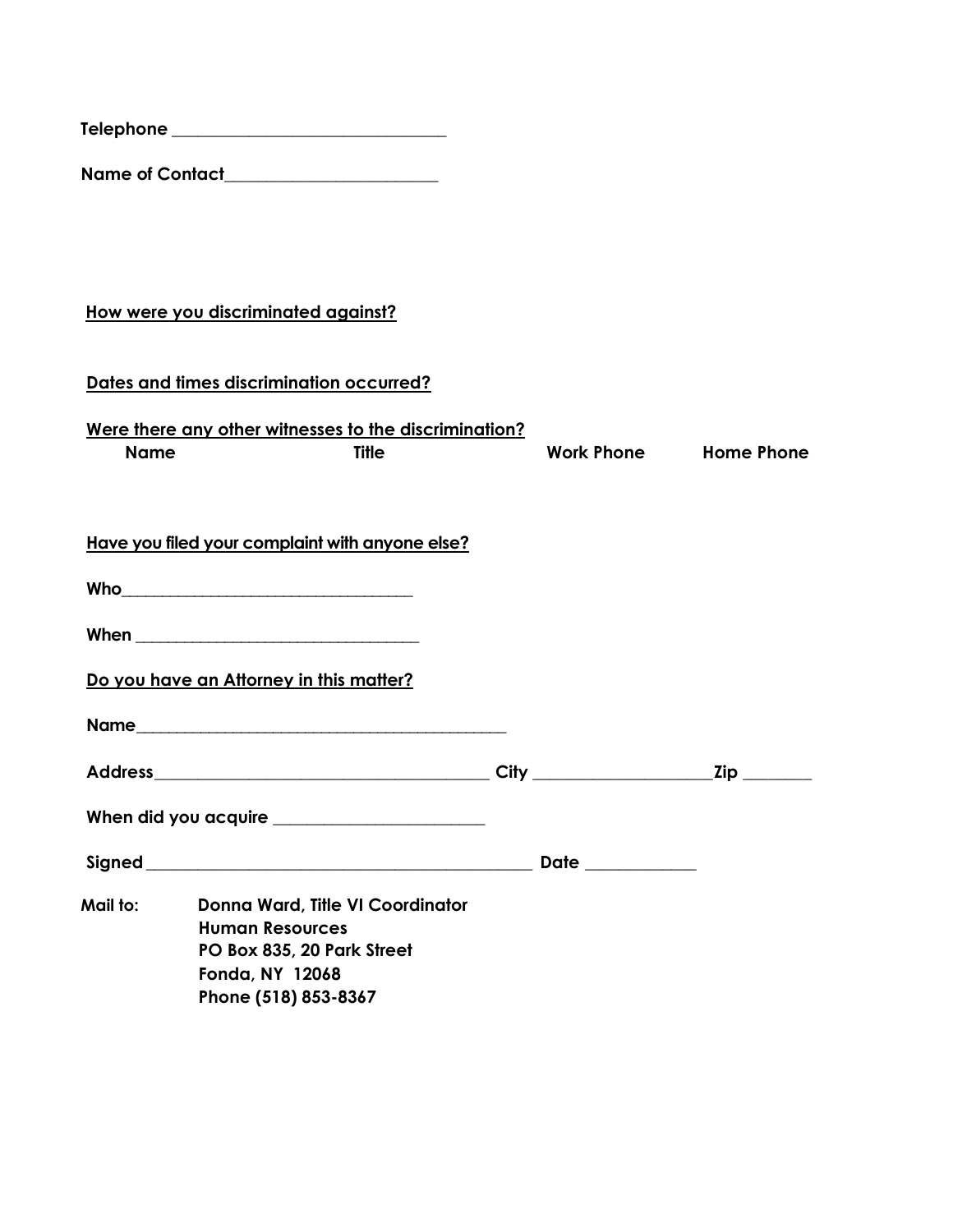# **APPENDIX E: Letter Acknowledging Receipt of Complaint**

**Date** 

Name Address City, State Zip

Dear Name:

This letter is to acknowledge receipt of your complaint against Fulmont Community Action Agency Inc. alleging \_\_\_\_\_\_\_\_\_\_\_\_\_\_\_\_\_\_\_\_\_\_\_\_\_\_\_\_\_\_\_\_\_\_\_\_\_\_\_\_\_\_\_\_\_\_\_\_\_\_\_\_\_\_\_\_\_\_\_\_\_\_\_.

An investigation will begin shortly. If you have additional information you wish to convey or questions concerning this matter, please feel free to contact this office by contacting our office at (518) 853-8367 or in writing to:

> **Donna Ward, Title VI Coordinator Human Resources PO Box 835, 20 Park Street Fonda, NY 12068 Phone (518) 853-8367**

Sincerely,

Donna Ward Title VI Coordinator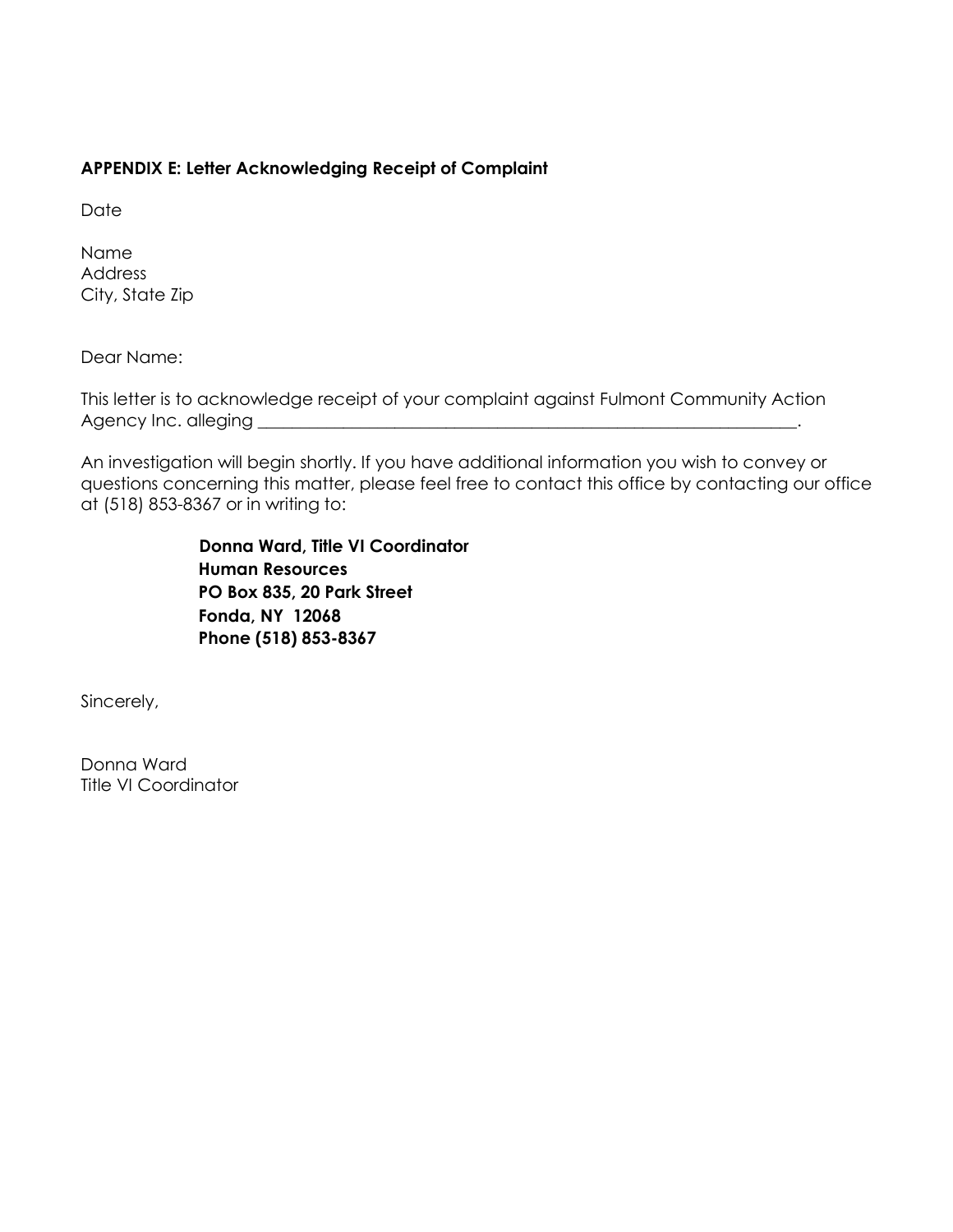# **APPENDIX F: Letter Notifying Complainant that the Complaint Is Substantiated**

**Date** 

Name Address City, State Zip

Dear Name:

The matter referenced in your letter dated and against Fulmont Community Action Agency Inc. alleging Title VI violation has been investigated. (An/Several) apparent violation(s) of Title VI of the Civil Rights Act of 1964, including those mentioned in your letter (was/were) identified. Efforts are underway to correct these deficiencies.

Thank you for calling this important matter to our attention. You were extremely helpful during our review of the program. (If a hearing is requested, the following sentence may be appropriate.) You may be hearing from this office, or from federal authorities, if your services should be needed during the administrative hearing process.

Sincerely,

Donna Ward Title VI Coordinator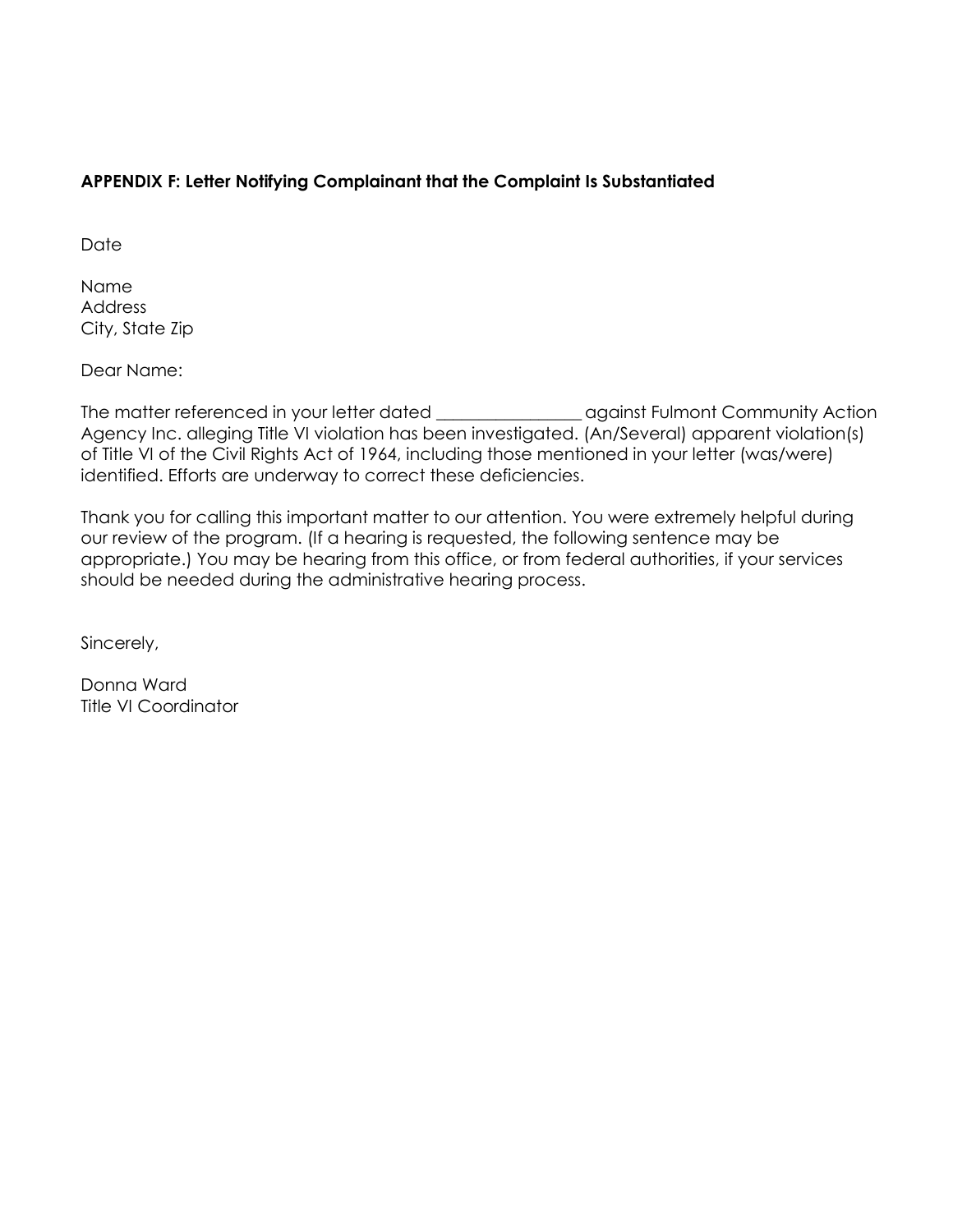# **APPENDIX G: Letter Notifying Complaint and that the Complaint Is Not Substantiated**

Date

Name Address City, State Zip

Dear Name:

The matter referenced in your complaint dated \_\_\_\_\_\_\_\_\_\_\_\_\_\_\_\_\_\_\_\_\_\_\_\_\_\_\_\_\_\_\_\_\_\_ against Fulmont Community Action Agency Inc. alleging \_\_\_\_\_\_\_\_\_\_\_\_\_\_\_\_\_\_\_\_\_\_\_\_\_\_\_\_\_\_\_\_\_\_\_\_\_\_\_\_\_\_\_\_\_\_\_\_ has been investigated. The results of the investigation did not indicate that the provisions of Title VI of the Civil Rights Act of 1964, had in fact been violated. As you know Title VI prohibits discrimination based on race, color, or national origin in any program receiving federal financial assistance.

Fulmont has analyzed the materials and facts pertaining to your case of evidence of the Agency's failure to comply with any of the civil rights laws. There was no evidence found that any of these laws have been violated. I therefore advise you that your complaint has not been substantiated and that I am closing the matter in our files.

You have the right to 1) provide additional information to this office for reconsideration of your complaint within seven (7) calendar days of receipt of this final written decision from Fulmont and/or 2) file a complaint externally with the U.S. Department of Transportation and/or the Federal Transit Administration at:

Federal Transit Administration Office of Civil Rights Attention: Title VI Program Coordinator East Building, 5th Floor- TCR 1200 New Jersey Ave., SE Washington DC 20590

Thank you for taking the time to contact us. If I can be of assistance to you in the future, do not hesitate to call me.

Sincerely,

Donna Ward Title VI Coordinator